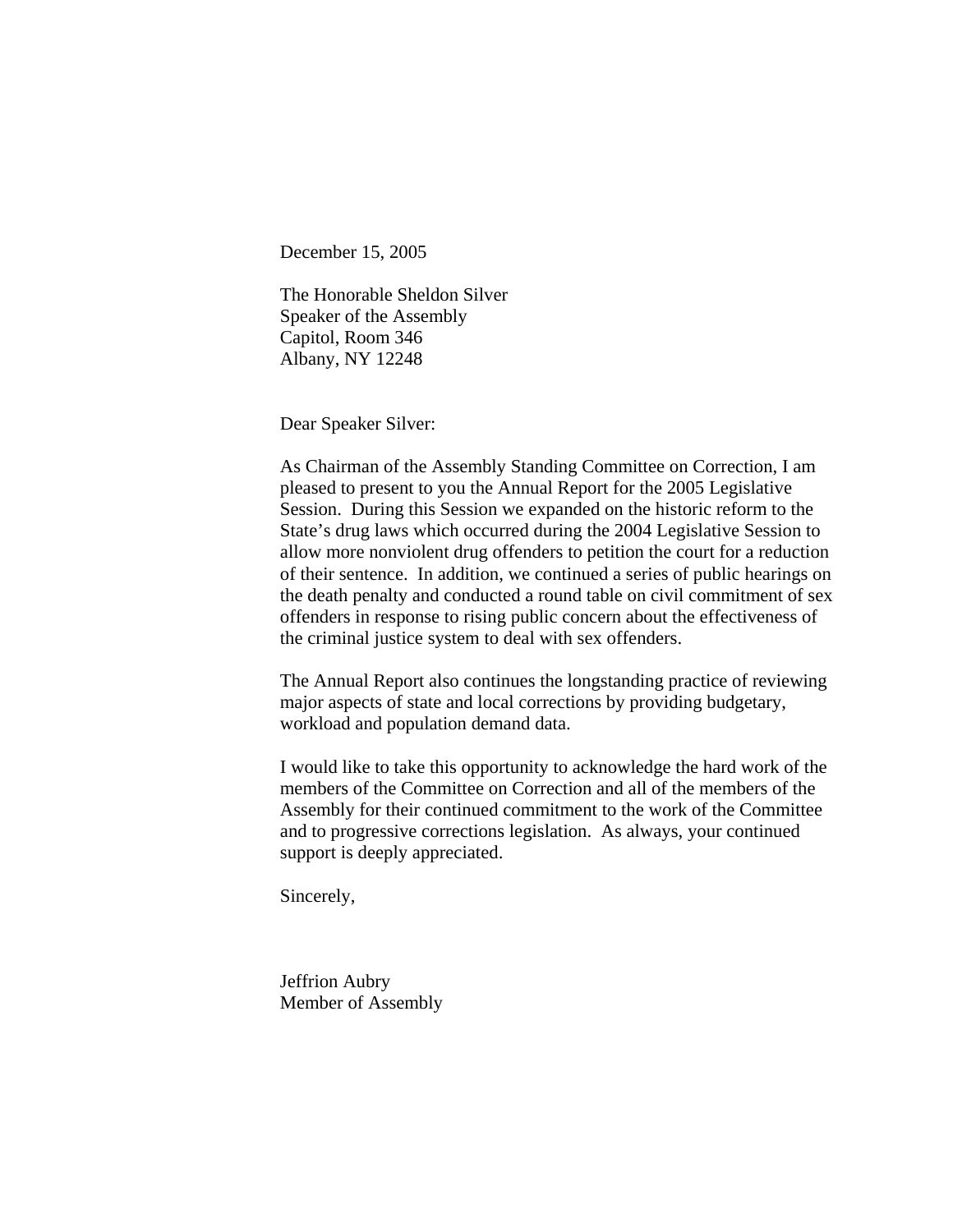# **2005 ANNUAL REPORT**

## **STANDING COMMITTEE ON CORRECTION**

## **Jeffrion L. Aubry, Chair**

## **Committee Members**

#### **Majority**

Michael A. Benjamin William Colton Diane Gordon Felix Ortiz Jose Peralta William Scarborough Harvey Weisenberg Keith Wright

## **Minority**

Tom O'Mara, Ranking Teresa Sayward

#### **Staff**

Daniel Conviser, Counsel to Assembly Rules Committee Dominique Tauzin, Counsel Richard McDonald, Analyst Abib Tejan-Conteh, Graduate Scholar Indira Noel, Committee Clerk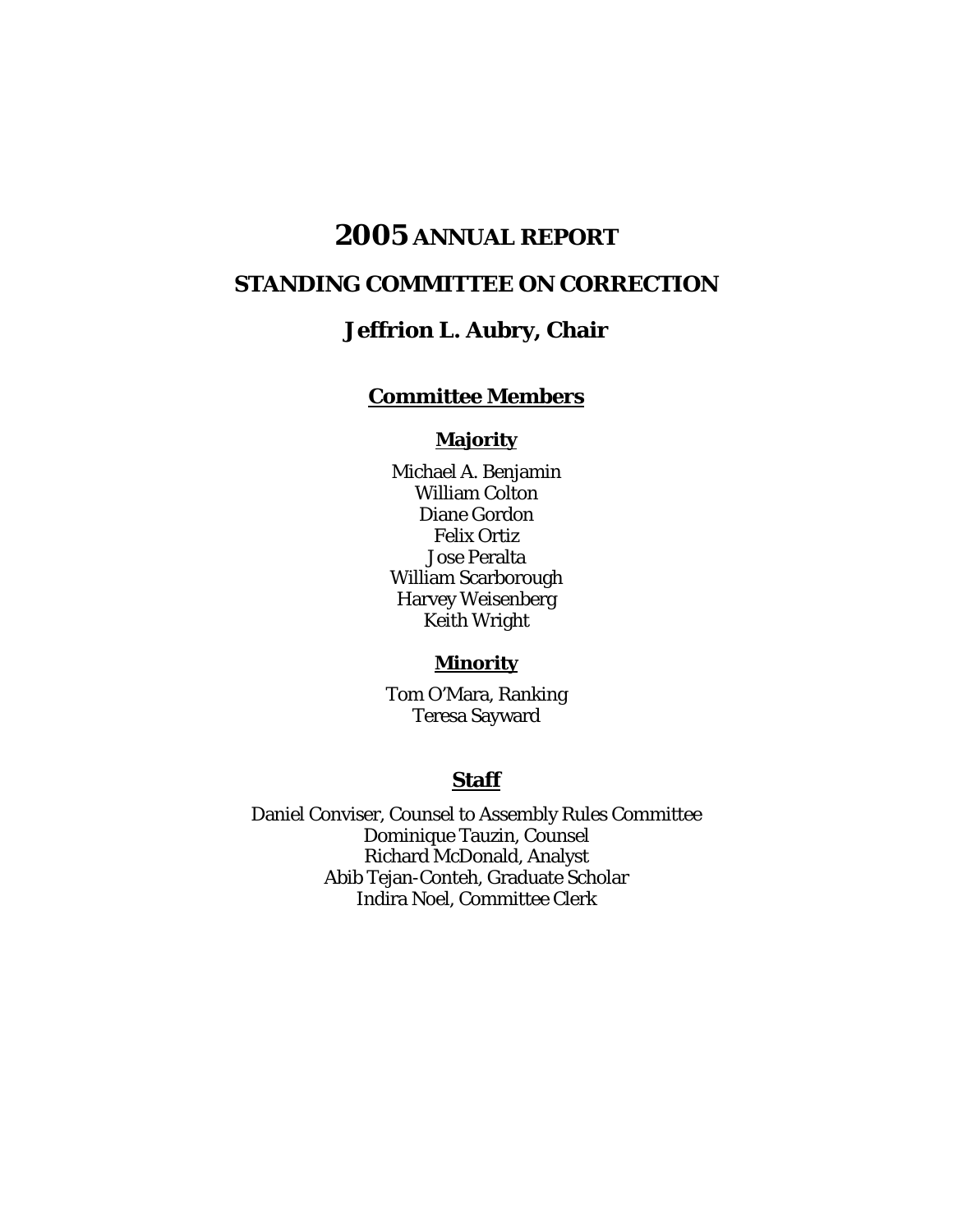## **TABLE OF CONTENTS**

| I.   |                                                                        |  |
|------|------------------------------------------------------------------------|--|
| П.   |                                                                        |  |
|      |                                                                        |  |
|      |                                                                        |  |
|      |                                                                        |  |
|      |                                                                        |  |
| III. |                                                                        |  |
|      |                                                                        |  |
|      |                                                                        |  |
|      |                                                                        |  |
|      |                                                                        |  |
|      |                                                                        |  |
| IV.  |                                                                        |  |
|      |                                                                        |  |
|      |                                                                        |  |
| V.   |                                                                        |  |
|      |                                                                        |  |
|      | B. Elimination of Disciplinary Confinement for Mentally Ill Inmates 7  |  |
|      | C. Elimination of Excessive Telephone Charges to Families of Inmates 7 |  |
|      |                                                                        |  |
|      |                                                                        |  |
|      |                                                                        |  |
|      |                                                                        |  |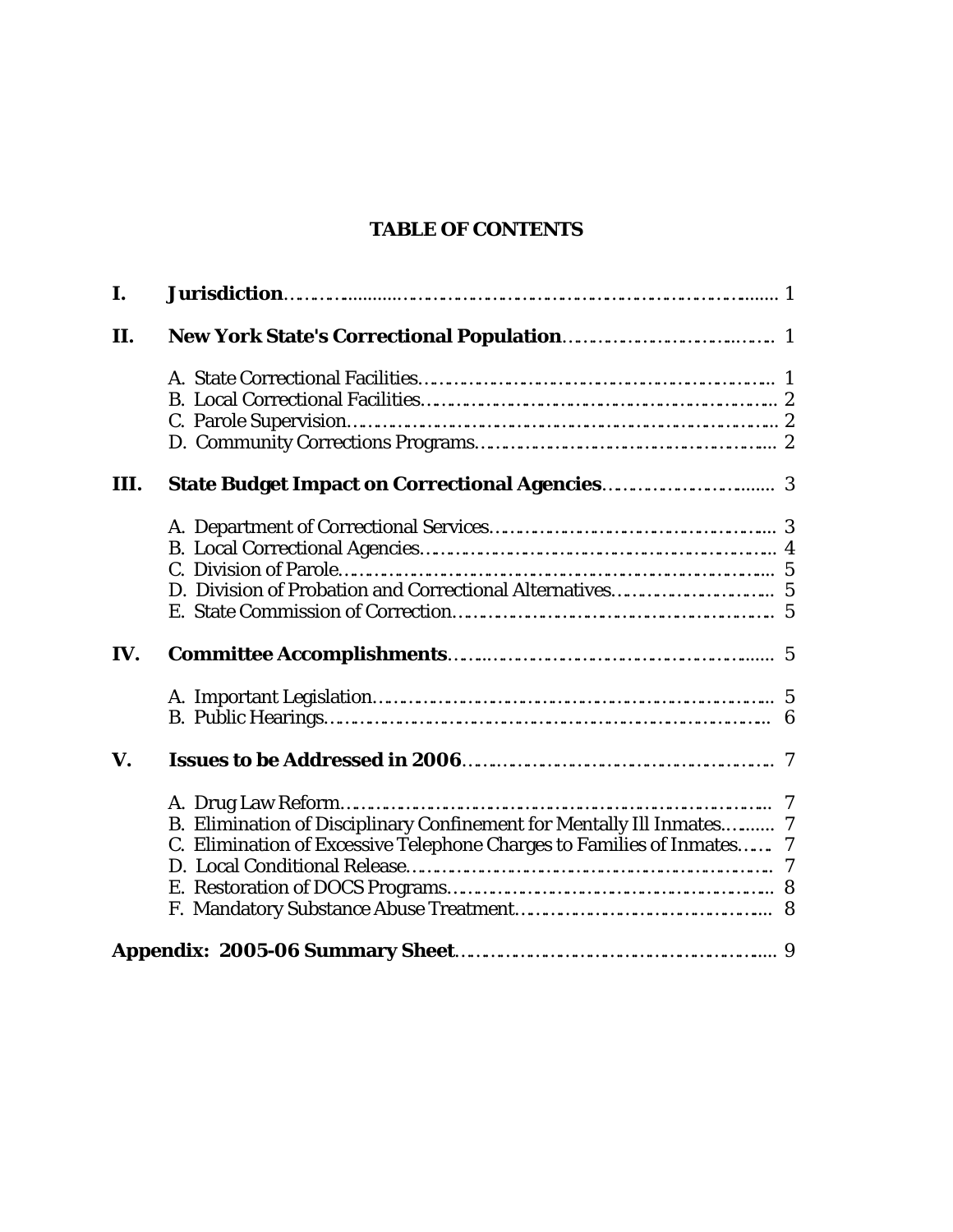#### **I. JURISDICTION**

The Assembly Committee on Correction has jurisdiction over legislation affecting all aspects of the operations of both State and local correctional facilities. This responsibility includes 70 State correctional facilities and 62 local correctional systems, including all local jails and police lockups operated by municipalities across New York State.

The Committee on Correction works closely with other committees of the Assembly, including the Committees on Alcoholism and Drug Abuse, Codes, Health and Mental Health, Mental Retardation and Developmental Disabilities regarding issues that affect correction staff and inmates.

The publication deadline for this report precludes the inclusion of annual data; as a consequence, partial year data appears where such data is available. For some agencies, no data is readily available and has therefore been omitted.

## **II. NEW YORK STATE'S CORRECTIONAL POPULATION**

## **A. State Correctional Facilities**

As of October 2005, the under custody population of the Department of Correctional Services (Department) was 62,965 and this represents the sixth consecutive year of population decline. In addition, the daily count of state ready inmates confined in local correctional facilities ranges between 500 and 600 inmates and this represents a modest increase over the average number of state ready inmates confined in local correctional facilities during the previous year. It should be noted that although not recognized as part of the Department's population, the Willard Drug Treatment Campus typically confines an average population of approximately 800 inmates. The three month length of stay for Willard inmates results in an annual population of approximately 3,200 inmates.

For the first ten months of 2005, admissions to the Department were 21,020, 235 fewer than for the same period in 2004. Although this is a minimal decrease in total admissions, it is useful to examine the components of this total figure. New court commitments for this period are 13,825, which is 177 less than the same period in 2004. Parole/conditional release revocations and remands to prison for this period were 6,588.

The continued decrease in the State's prison population derives from the continued decline in felony cases in New York State. Preliminary statewide felony case processing data indicate a continuing downward trend in felony indictments, convictions, guilty pleas and sentences to prison. In addition, this decline is partially attributable to the impact of the reform of New York's drug laws.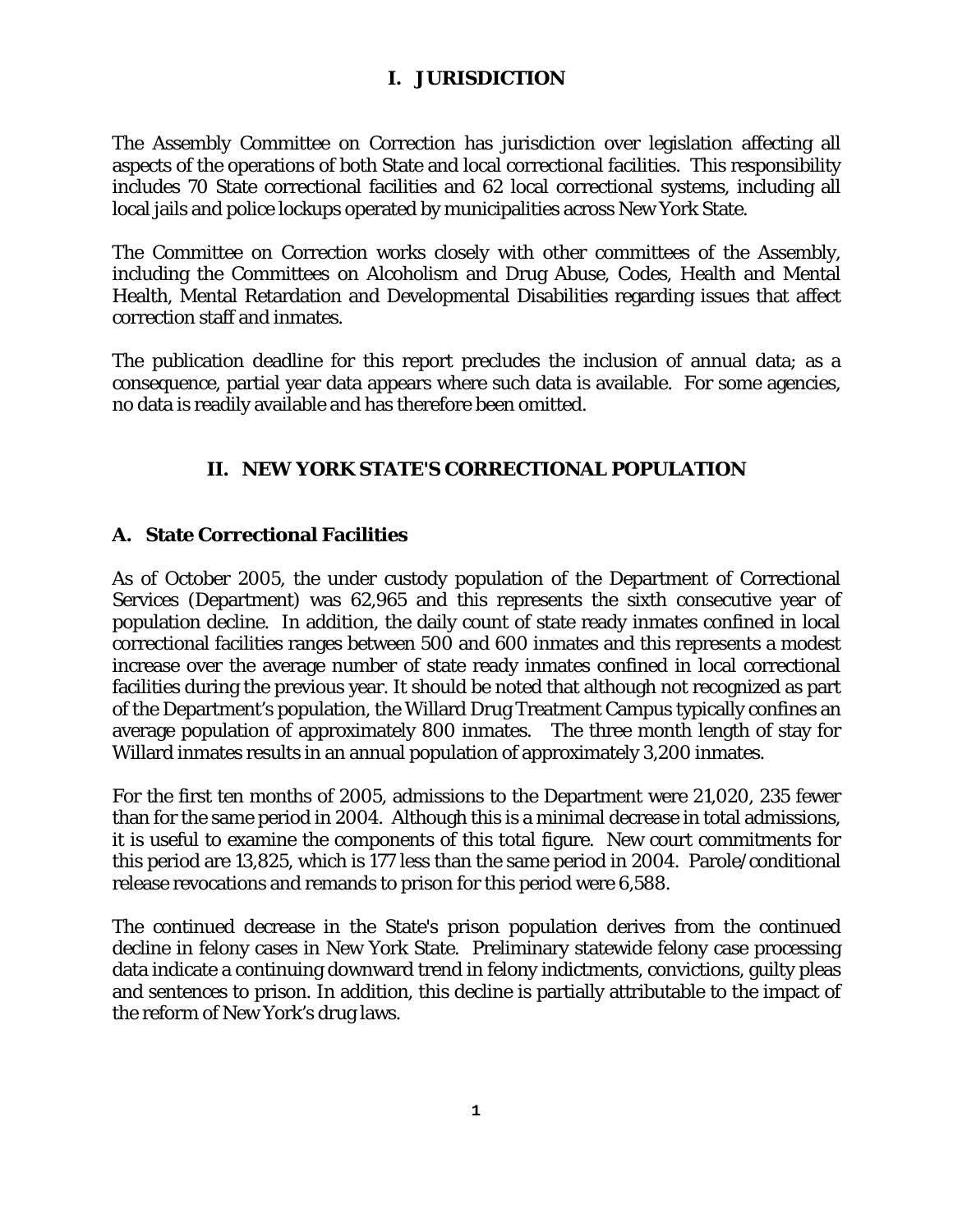#### **B. Local Correctional Facilities**

The total under custody population among local correctional facilities as of October 2005 was 30,104. For the City of New York, there were 286 fewer inmates than the same period in 2004.

County correctional facilities outside of the City of New York had an under custody population of 16,639 as of October 2005.

## **C. Parole Supervision**

The Division of Parole is responsible for the supervision of all persons released from the Department of Correctional Services who are subject to a term of parole, post release supervision or conditional release. This responsibility includes Division efforts to ensure successful, law obedient adjustment to community living and in many instances Division staff will fulfill the requirements of parole conditions by placing persons in drug treatment, job training, job placement and other services to enhance the likelihood of a self sufficient and crime-free lifestyle. Division staff are also responsible for identifying failure to adhere to parole conditions and to use corrective measures which may include revision of parole conditions, and in some cases parole revocation. There were no parole supervision data readily available at the time of this document's publication.

The Board of Parole reviews all parole eligible prison inmates and either denies or approves release on parole. The Board also reviews parole violation cases and either revokes parole or restores parolees to supervision.

#### **D. Community Corrections Programs**

According to data obtained from the Division of Probation and Correctional Alternatives, as of December, 2003, there were 126,515 adult probationers under supervision across New York State, including 66,310 felony probationers, 57,430 misdemeanor probationers. In addition, family court caseloads include 5,733 juvenile delinquency cases and 4,376 persons in need of supervision (PINS) cases.

Probation departments are also called upon to conduct investigations and prepare presentence reports based upon those investigations and in 2003, criminal investigations were conducted for 62,374 felony cases and 72,617 misdemeanor cases.

Probation departments also serve as restitution collection agencies throughout the State and during calendar year 2003, departments collected \$9.5 million court-ordered restitution.

The Division also provides funding and oversight for a variety of alternatives to incarceration programs. Service delivery data is arranged into five programmatic categories: pretrial services, defender-based advocacy, TASC and treatment programs, specialized programs and community service sentencing programs. These programs are briefly described below: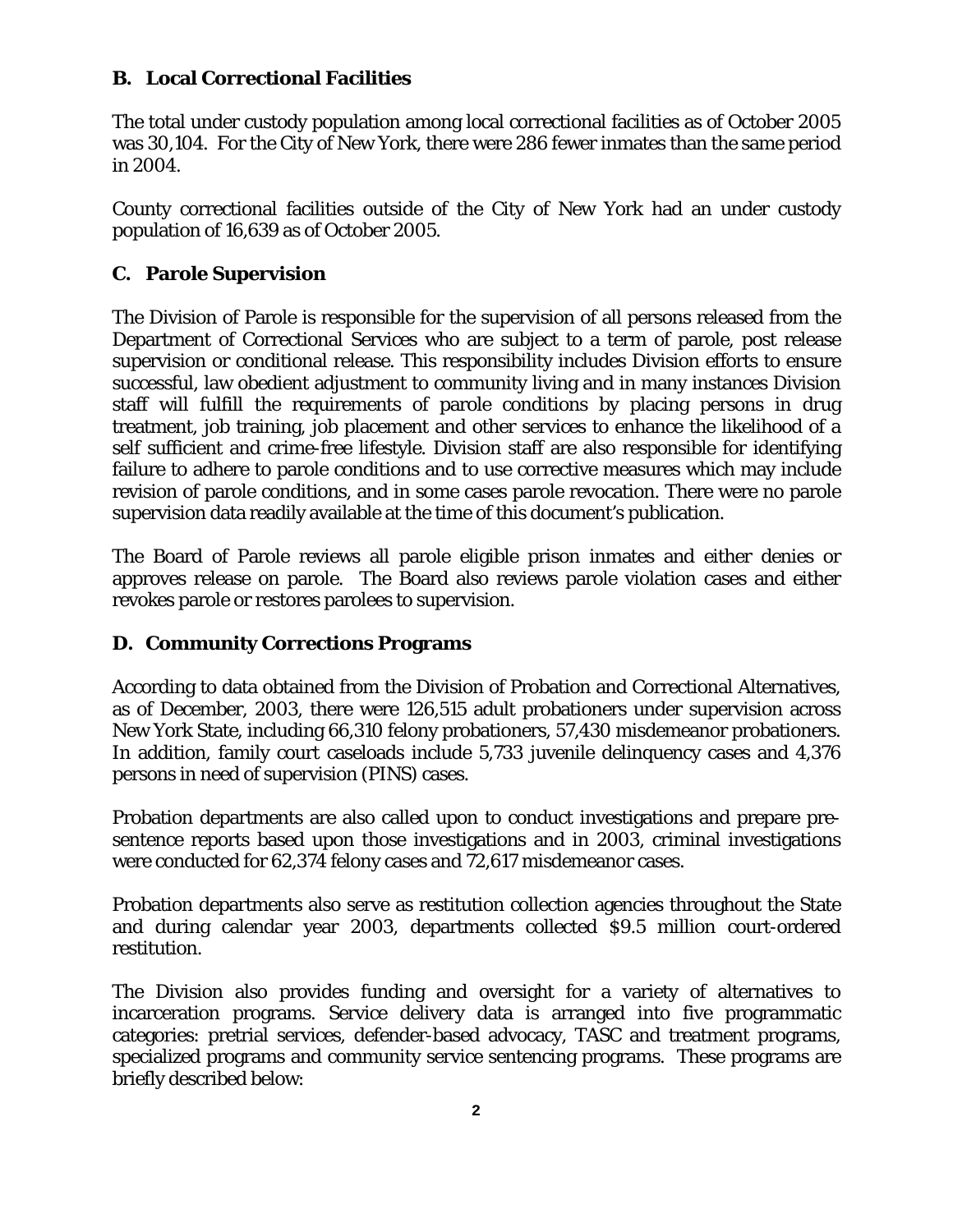- 1. Pretrial Service Programs interview defendants, evaluate community ties and assess the likelihood of appearance in court. This information is made available to the court and has proven to be a useful aid in making bail/ROR decisions.
- 2. Defender-Based Advocacy Programs evaluate defendants' needs for services such as drug treatment, family counseling, etc., prepare alternative sentencing plans, and aid defense attorneys in representing their clients.
- 3. TASC (Treatment Alternatives to Street Crime) Programs evaluate defendants with substance abuse histories, develop treatment plans, assist in placing defendants in treatment programs and monitor treatment performance.
- 4. Specialized drug and alcohol treatment services evaluate defendants with substance abuse histories and place defendants in treatment programs ordered by the courts as alternatives to incarceration. These programs may also provide treatment to defendants.
- 5. Community Service Sentencing Programs arrange for community-based work sites, place defendants in community service work and monitor compliance with court ordered community service.

## **III. STATE BUDGET IMPACT ON CORRECTIONAL AGENCIES**

#### **A. Department of Correctional Services**

The 2005-06 Budget for the Department of Correctional Services provides \$2.26 billion in state operations funding. The Department possesses the largest state operations budget of any state agency. The 2005-06 Budget also includes \$8 million in aid to localities funding, principally for the reimbursement for confinement of state inmates in local facilities. In addition, 2005-06 capital funds in the amount of \$205 million are appropriated for maintenance and improvements to existing facilities.

In the Executive's State Operations budget for the Department of Correctional Services, there is a modest increase (\$22.4 million) over the budget for the prior year. However, it is important to observe that as the prison population continues to decline, the increase in the Department's budget results in a higher average cost per inmate, now at approximately \$34,000 per year. The State Budget also includes \$11.4 million for reimbursement for the confinement of state inmates returned to local correctional facilities for court-related matters at the reimbursement rate of \$17 per day, and for confinement of state ready inmates at the reimbursement rate of \$34 per day and for the confinement of inmates pursuant to section 95 of the Correction Law. There are currently approximately 550 state ready inmates confined in local facilities.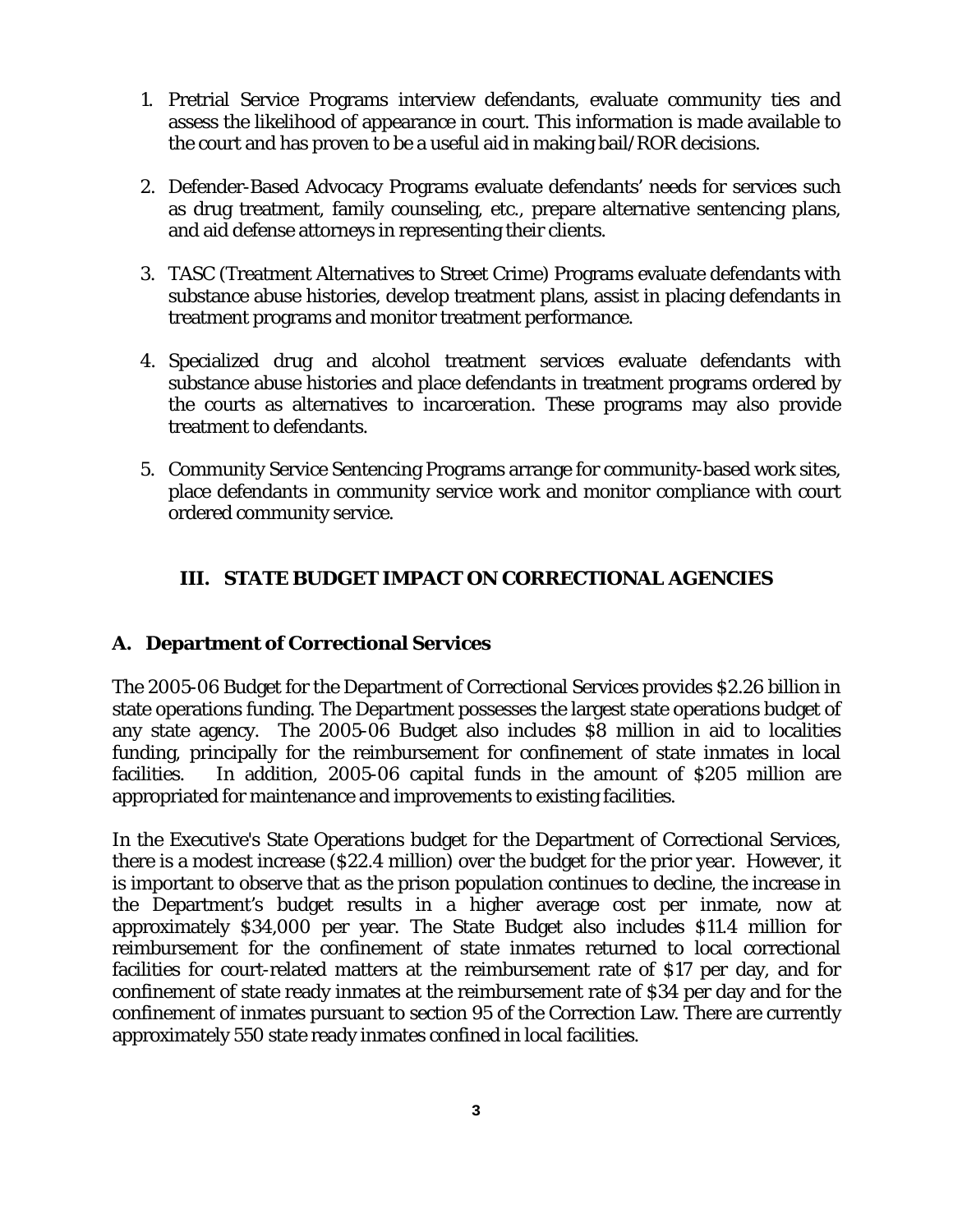It should be noted that the program cuts experienced in 1995 and 1996 have never been replaced and programs which prepare inmates to lead law abiding lives upon release have clearly not kept pace with the systems growing population. This reduction in inmate programs includes reduced staffing for vocational training, academic education, drug and alcohol abuse treatment and other services. This decrease in program services has taken its toll in the day-to-day operations of every correctional facility, making the already difficult jobs of correction officers and prison administrators even more difficult and increasing the risks to personal safety for staff and inmates.

The Executive's program budget cuts have taken many forms, including the substitution of prison work assignments for vocational training, reductions in academic education so that only limited academic education is offered beyond the eighth grade level and this effort relies heavily on the use of inmate tutors. In addition, the Executive continues to employ a policy that limits the availability of substance abuse treatment in general confinement facilities and provides full treatment services only for CASAT inmates and for selected inmates who are within a few months of release from prison, notwithstanding the fact that two-thirds of the prison population are substance abusers. It is a widely accepted fact among treatment professionals that substance abuse treatment, if it is to be effective and have a lasting impact on inmates, must be of a long term nature. For this reason the Assembly has advocated for a minimum of one full year of substance abuse treatment for those inmates found to be in need of treatment.

## **B. Local Correctional Agencies**

The 2005-06 State Budget provides \$23.5 million for reimbursement through the Division of Parole for the housing and board of parole violators in local correctional facilities pending determination of parole revocation. The per diem reimbursement rate of \$34 provides funding for less than 25% of actual costs for the majority of local facilities and is especially problematic for those jails that are operating at facility capacity and are therefore obliged to board inmates at other facilities at rates ranging from eighty to one hundred dollars per day. There are currently 1905 parole violators confined in local facilities.

Local correctional facilities also receive reimbursement at the rate of \$17 per day from the Department of Correctional Services for housing and board of state inmates who are returned to local facilities for the purpose of appearing in court and are reimbursed at the rate of \$34 per day for housing and board of inmates who have been sentenced to an indeterminate or determinate sentence, and who have not been accepted for custody by the Department within the time period required by law. Finally, funding is provided for the confinement of inmates pursuant to section 95 of the Correction Law, who have been sentenced to state time and may be boarded in a local correctional facility for a period not to exceed six months. The 2005-06 State Budget provides \$8 million for these various purposes.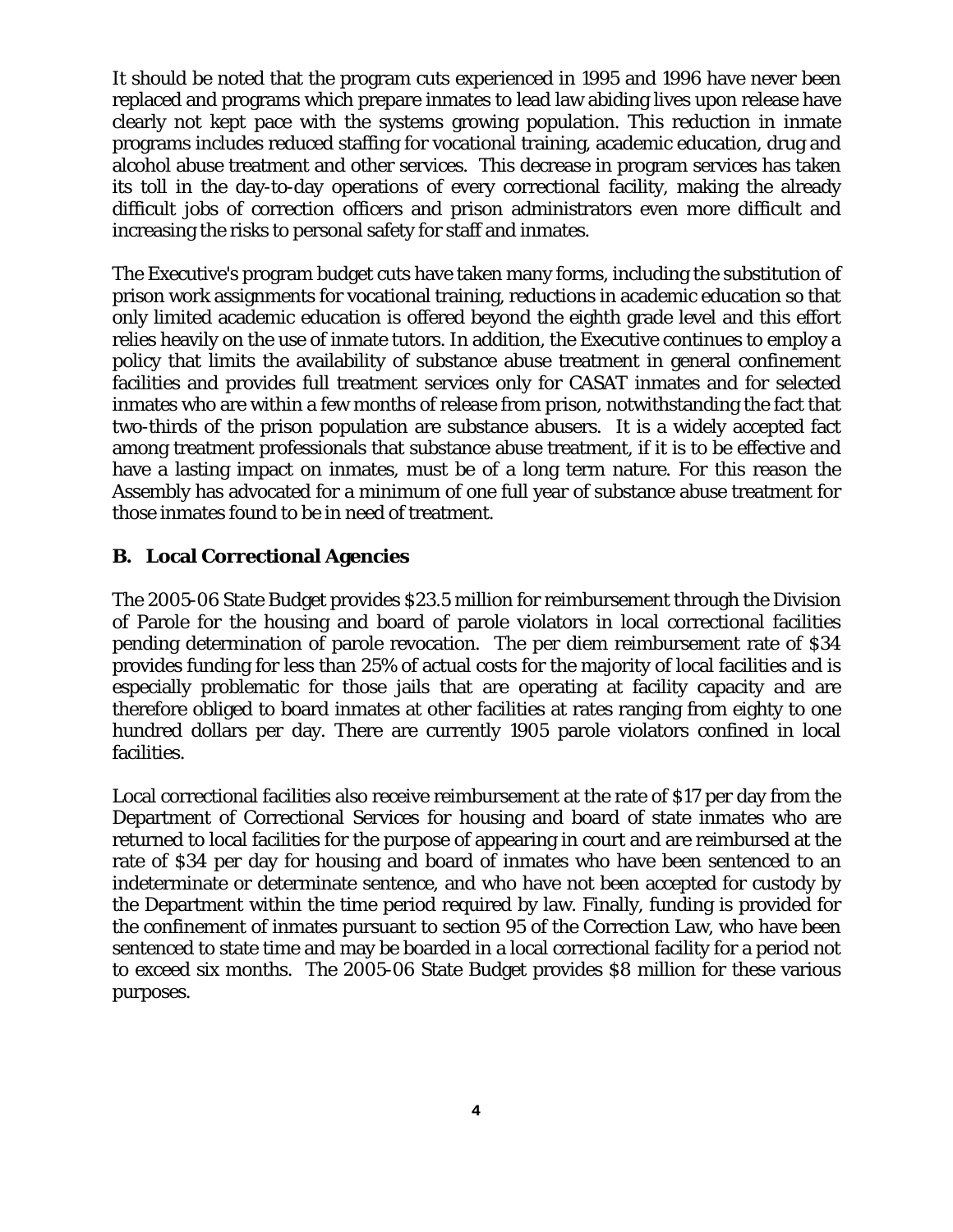#### **C. Division of Parole**

The Division's total budget for 2005 of \$196 million provides \$152 million for parole operations and \$44.4 million in local aid, which includes \$23.5 million to reimburse local governments for the confinement of parole violators in local correctional facilities as discussed above. This local aid also includes \$10.2 million for vocational training, job placement and related services for parolees, for former inmates of the New York City Department of Correction and for other offenders. Finally, these local aid monies include \$10.7 million for drug relapse prevention programs and other drug and alcohol treatment services for parolees currently under supervision of the Division.

## **D. Division of Probation and Correctional Alternatives**

The Division's annual budget of \$70.4 million includes \$68.5 million in aid to localities and \$1.9 million for state operations, funding approximately thirty staff positions.

Funding for local probation departments and alternatives to incarceration programs provides partial reimbursement for these local programs. Probation funds provided to local governments represent approximately eighteen percent of actual costs of these services, rather than the 46.5% authorized in statute. As a consequence of the drastic fall in state aid for probation, local governments must provide funding for the balance. Because the actual cost of these services increases each year, the county share for probation services always increases.

#### **E. State Commission of Correction**

The Commission of Correction is responsible for the regulation and oversight of all correctional facilities in New York State. This responsibility encompasses 70 State correctional facilities, 63 county jails, the New York City correctional system comprising 18 facilities and approximately 200 police lockup facilities. The Commission has an annual budget of \$2.6 million and a total staff of thirty nine positions.

#### **IV. COMMITTEE ACCOMPLISHMENTS**

## **A**. **Important Legislation**

#### **1. Drug Law Reform**

During the 2005-06 Legislative Session, legislation was enacted which represents an addition to the amendments to the State's drug laws which occurred in the 2004-05 Legislative Session. This new amendment extends to certain persons convicted of a Class A-II Article 220 offense the right to petition the sentencing court for a conversion of their indeterminate sentence to a new determinate sentence.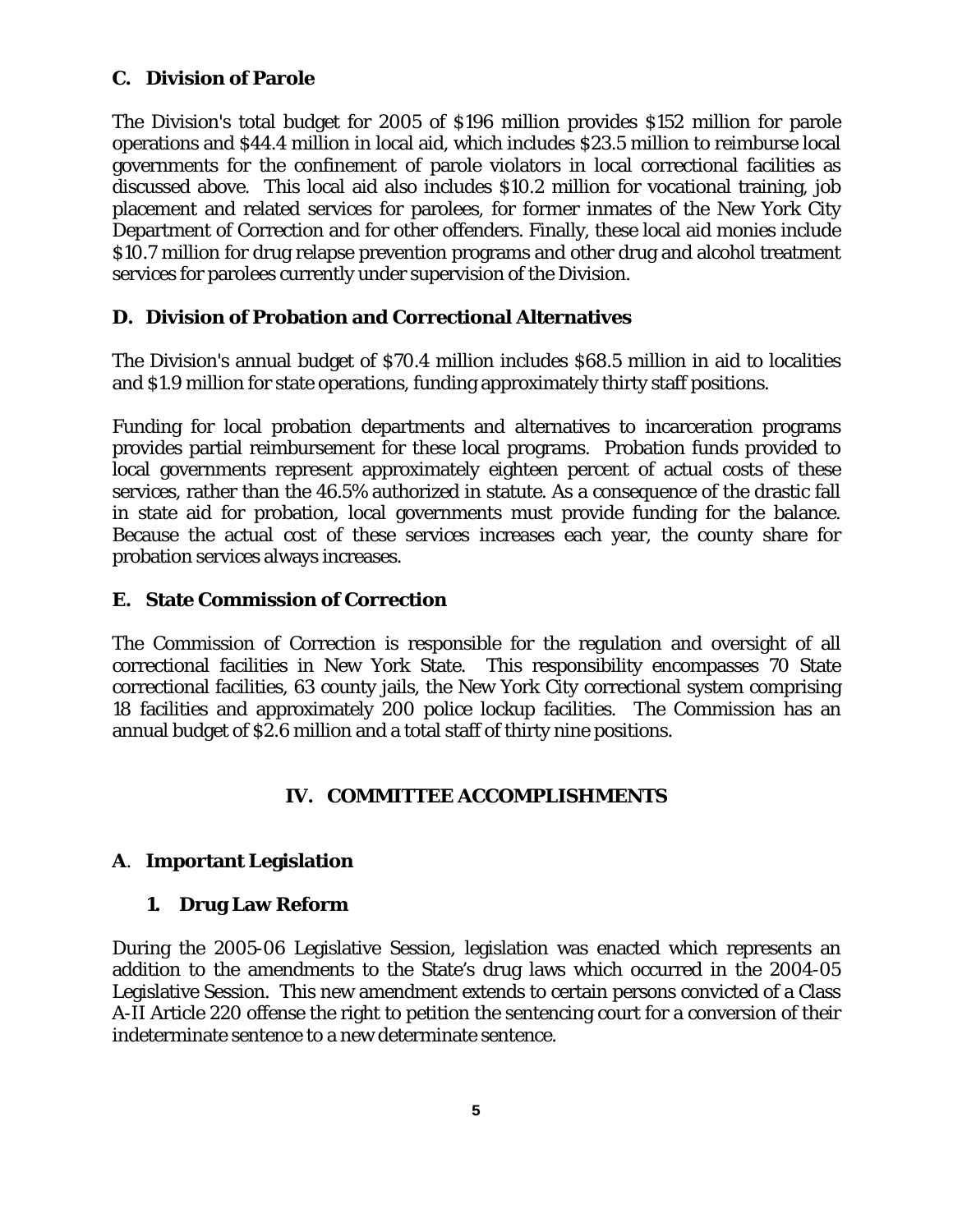## **2. Statutory Extenders**

Chapter 56 of the Laws of 2005 (A. 1920, Lentol) extends for a period of two years authorization for many programs at both the state and local level that are important to the successful operation and management of our state and local criminal justice systems. This legislation also extended for a period of four years determinate sentencing for violent felons as enacted in subdivision 74 of Chapter 3 of the Laws of 1995.

## **B**. **Public Hearings**

## **1. Local Conditional Release**

The second of two public hearings concerning the future of New York's local conditional release law was held on January 11, 2005 in Albany. Testimony was given by the Commissioner of Probation for Westchester County, the Director of Probation for Ulster County, a Local Conditional Release Commissioner for Oneida County, the Legislative Coordinator for the NYS Probation Officers Association, a probation representative from Orange County and a representative from the New York State Association of Counties.

## **2. The Death Penalty**

In June of 2004, the New York State Court of Appeals found New York's death penalty statute to be unconstitutional. In response to this decision, the Assembly majority held five public hearings on this important issue, two of which were held on January 21, 2005 and January 25, 2005. The Assembly has published a report summarizing the hearings.

## **3. Civil Commitment of Sex Offenders**

In response to public concern regarding the effectiveness of criminal sanctions for certain sex offenders, the Assembly conducted a Round Table On Criminal Penalties and Legislation On Civil Commitment Of Sex Offenders in July of 2005. Participants included representatives of prosecution and defense agencies, mental health experts and others.

In September of 2005 a public hearing was conducted by the Assembly Committees on Correction, Codes and Mental Health to provide an opportunity for the general public to present their views on this important subject. Twenty individuals presented testimony at the hearing.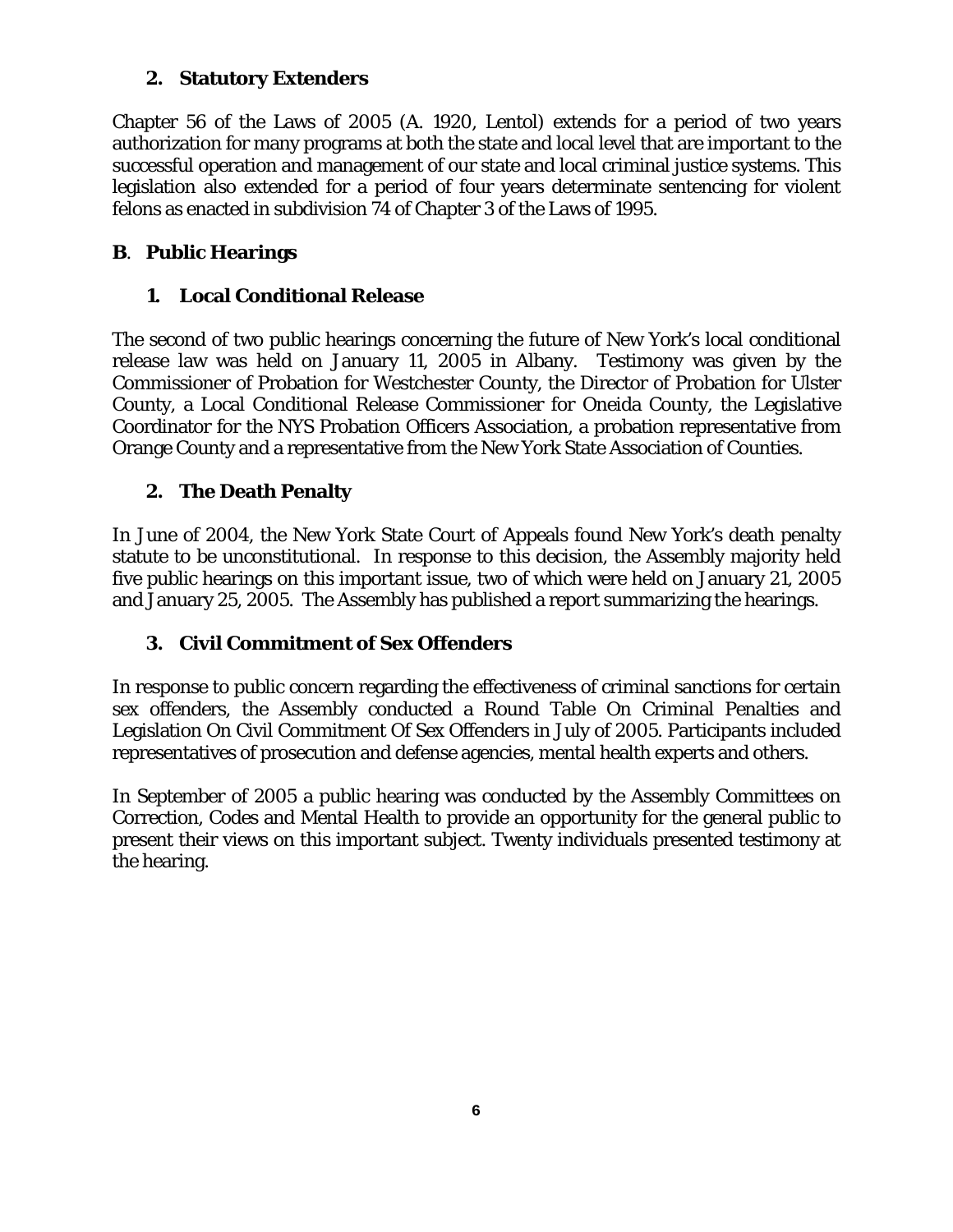#### **V**. **ISSUES TO BE ADDRESSED IN 2006**

#### **A. Drug Law Reform**

The amendments to New York State's drug laws represent only modest advances in our efforts to achieve a comprehensive and enlightened policy for dealing with drug offenders. Despite the Assembly's repeated efforts to bring about progressive change, there continues to be resistance to meaningful reform. The Assembly must renew its efforts during the 2005-06 Legislative Session and the first objective should be the restoration of judicial discretion which would authorize courts to place low-level addicted non-violent drug offenders in treatment, rather than prison.

Other objectives of true drug law reform should include: (a) mandatory treatment for persons who are substance abuse dependent and are sentenced to prison or probation, or are serving a term of parole supervision; (b) additional drug sentencing reforms; (c) a mandatory minimum indeterminate sentence of 15 years to life for offenders who are major traffickers in illegal drugs; and (d) using the savings generated by drug law reform to finance enhanced drug treatment programs.

## **B. Elimination of Disciplinary Confinement for Mentally Ill Inmates**

The Assembly must continue its efforts to persuade the Executive and Senate that the inhumane and self-defeating practice of placing seriously mentally ill inmates in solitary confinement should be abandoned.

#### **C. Elimination of Excessive Telephone Charges to Families of Inmates**

For years the Executive has sought to achieve millions of dollars in profit from the collect call system inmates in the state prison system are obliged to use. No other state institution operates a profit-making phone system and the practice should end. During the 2005-06 Legislative Session, the Assembly passed legislation that would have ended the practice and efforts to enact legislation should continue in the 2006-07 Legislative Session.

#### **D. Local Conditional Release Legislation**

During the 2005-06 Legislative Session, the local conditional release law expired and local governments lost the authority to modify a definite sentence when such action was found to be in the best interest of the community and the offender. As a result of this expiration, the authority to release a person serving a definite sentence reverted to the Division of Parole.

As noted elsewhere in this Report, the Assembly Corrections Committee held two public hearings on this issue and all but one of those individuals presenting testimony supported continuation of the local conditional release law with appropriate amendments to ensure that the program's use was strictly limited to appropriate non-violent offenders.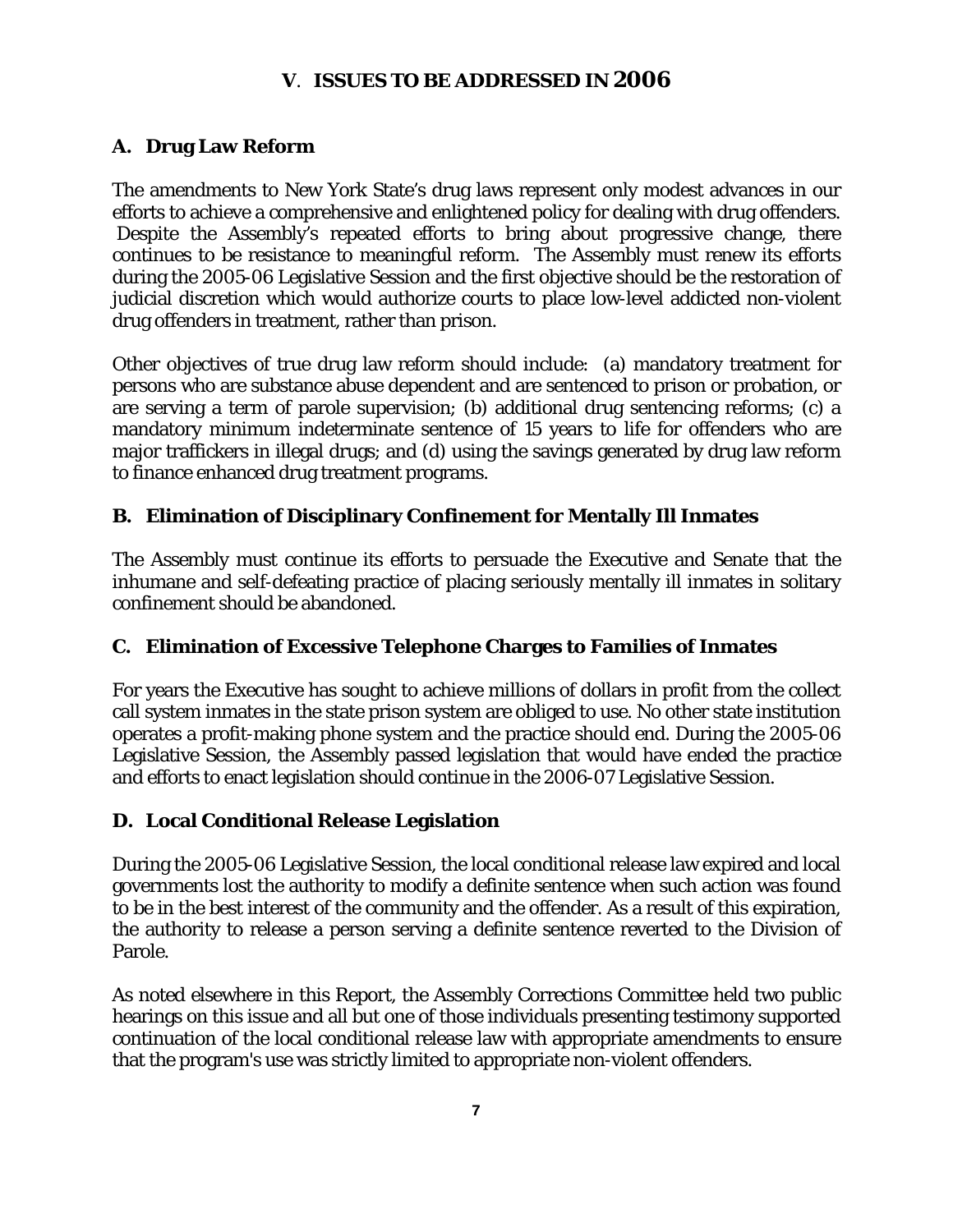#### **E. Restoration of DOCS Programs**

As a result of program cuts made by the Executive in 1995 and 1996, the availability of training and treatment programs that prepare inmates for successful release into the community has been severely diminished and inmate waiting lists for programs often run into the thousands. It should be recognized that these programs serve the interests of public safety by preparing inmates to obtain and hold jobs, thereby preventing crime. Research findings consistently affirm that inmates who complete education and vocation training programs have lower rates of recidivism.

#### **F. Mandatory Substance Abuse Treatment**

Although it is widely recognized that substance abuse is a major contributing factor in accounting for criminal behavior, the availability of effective treatment within our prison system is woefully inadequate. Enhancing these programs would make our streets, homes and communities safer. The Legislature should mandate comprehensive treatment, for a minimum of one full year, for all DOCS inmates who have a history of substance abuse. Such mandatory treatment, for a minimum of one full year, should also be a required condition of parole.